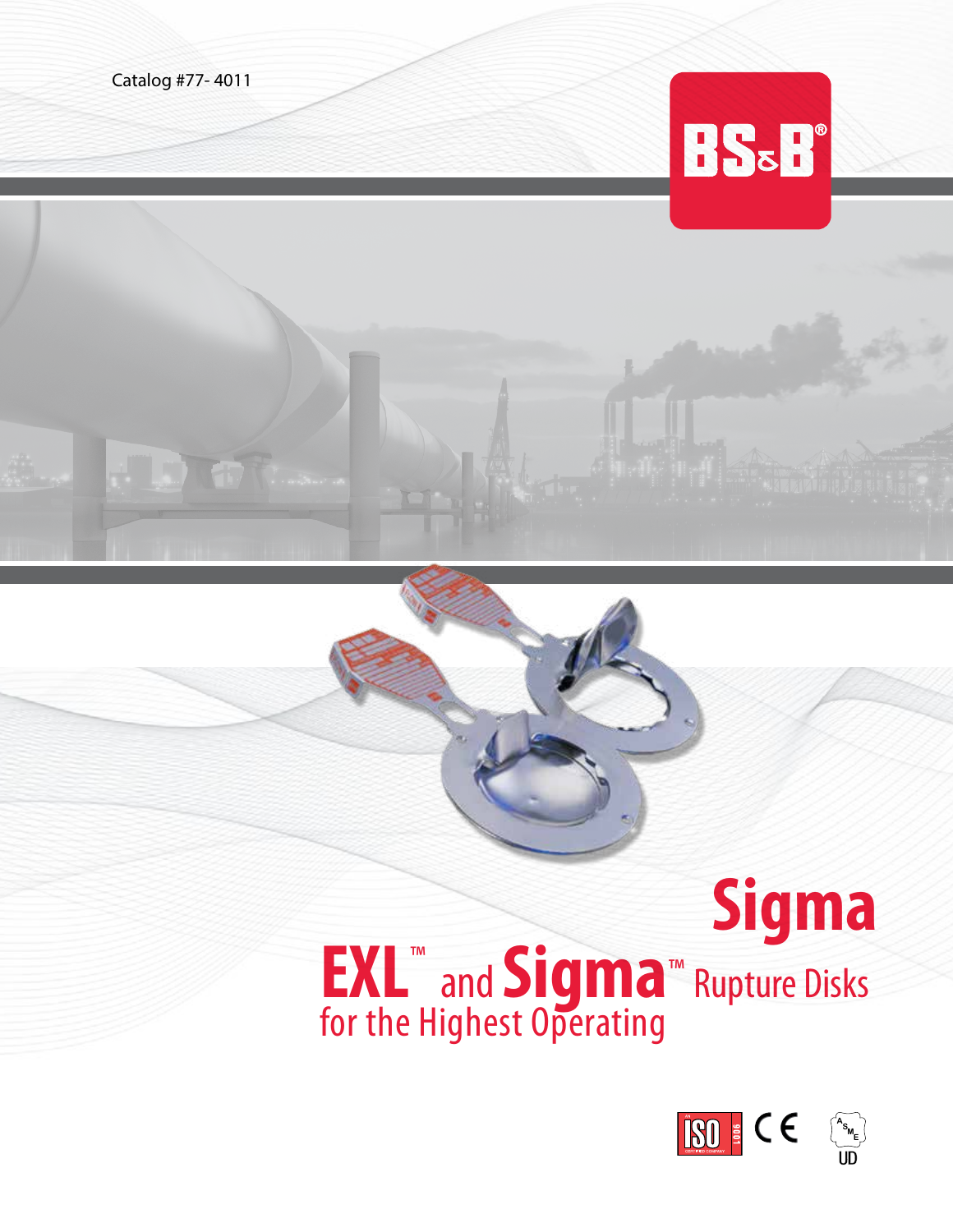## Safety Heads



Sigma EXL and Sigma rupture disks, combined with the SRI-7RS™ or SRB-7RS™ pretorqued safety heads, provides accuracy and reliability.



International patents pending



Pretorqued Full-Bolted Safety Head



For detailed information about Safety heads available for the Sigma EXL and Sigma, including safety head specifications, please consult catalog 77-4001, Sta-Saf Rupture Disks, available online at www. bsbsystems.com

## **Sigma EXL**™ and **Sigma**™ Rupture Disks for the Highest Operating Pressure in Gas or Liquid Service

The Sigma EXL<sup>™</sup> reverse buckling rupture disk has been developed to provide the highest operating pressure capability available from a rupture disk pressure relief device. Sigma EXL technology and its safety head combine the accuracy and reliability of reverse buckling disk technology with unique disk and safety head design features that enable the Sigma EXL disk to operate to 95% of the marked burst pressure (100% of minimum burst pressure according to CEN ISO 4126- 2 standards). The Sigma EXL rupture disk embraces SAF<sup>TM</sup> technology (structural apex forming), the central feature on the disk dome enhancing burst pressure accuracy and service durability. At its burst pressure, the Sigma EXL rupture disk dome reverses and opens by shearing around a circular score line located near the perimeter of the dome. The score line engages with one or more points on the integral hinge down stream of the disk. The disk opens with the central petal supported by the hinge, avoiding fragmentation. The Sigma EXL is offered with a simple burst pressure tolerance.

No MDR needs to be considered for this high operating ratio disk (effectively a 'zero' range disk). Prior to delivery, the performance of every Sigma EXL disk is assured by proof pressure testing each disk to its maximum recommended operating pressure. The Sigma EXL provides the user with the highest operating ratio of any rupture disk pressure relief device.

#### **FEATURES**

- Sizes 1-12 inches (25-300 mm)
- High operating ratio: 95% of marked burst pressure
- High operating ratio: 100% of minimum burst pressure (CEN ISO4126-2)
- Standard 0% MDR, optional –5%. (Sigma EXL standard is 0% MDR. For Sigma, 5% is standard)
- Designed for non-fragmentation
- Designed for gas, liquid and multi-phase flow conditions
- Fail safe: damage safety ratio <1
- SAF™ technology
- Vacuum resistant
- Smooth process side of disk resists product accumulation
- Long service life in pressure cycling or pulsating conditions
- For installation in Types SRI-7RS, SRB-7RS, S90-7R, SRB-7FS and TR-Series pretorqued safety heads
- US patents 6178983, 6321582, 6446653, 6494074 and international patents apply
- AQA Quality Assurance

#### **BURST TOLERANCE**

| <b>Marked Burst Pressure</b> | <b>Burst Tolerance</b>    |
|------------------------------|---------------------------|
| $\leq$ 40 psig (2.76 barg)   | $\pm$ 2 psig (0.138 barg) |
| $>$ 40 psig (2.76 barg)      | $+5%$                     |

### **MANUFACTURING DESIGN RANGE (MDR)**

The Sigma EXL rupture disk has a standard "0%" MDR. The Sigma rupture disk has less than a "-5%" range.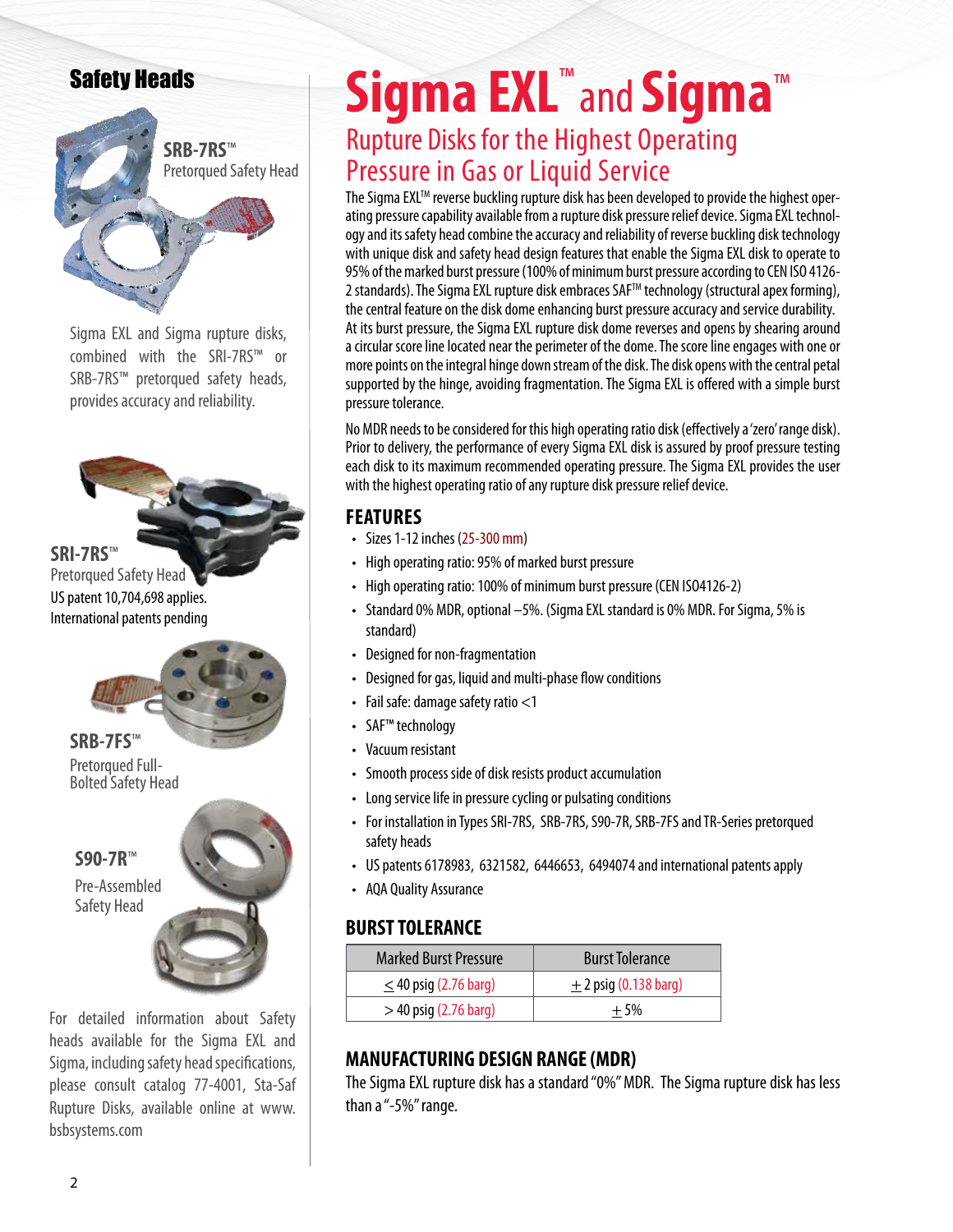

|     | <b>Disk</b><br><b>Size</b> |     |      | <b>Nickel Alloy 200</b> |            |     |      | 316ss      |            |     |      | Inconel <sup>®</sup> Alloy 600 |            |     |      | Monel <sup>®</sup> Alloy 400 |            |     |      | Hastelloy <sup>®</sup> Alloy<br>$C-276$ |            |
|-----|----------------------------|-----|------|-------------------------|------------|-----|------|------------|------------|-----|------|--------------------------------|------------|-----|------|------------------------------|------------|-----|------|-----------------------------------------|------------|
| in  |                            |     | psig |                         | barg       |     | psig |            | barg       |     | psig |                                | barg       |     | psig |                              | barg       |     | psig |                                         | barg       |
|     | mm                         | Min | Max  | Min                     | <b>Max</b> | Min | Max  | <b>Min</b> | <b>Max</b> | Min | Max  | Min                            | <b>Max</b> | Min | Max  | Min                          | <b>Max</b> | Min | Max  | Min                                     | <b>Max</b> |
|     | 25                         | 35  | 500  | 2.41                    | 34.47      | 35  | 500  | 2.41       | 34.47      | 50  | 500  | 3.45                           | 34.47      | 58  | 500  | 4.00                         | 34.47      | 55  | 500  | 3.79                                    | 34.47      |
| 1.5 | 40                         | 30  | 400  | 2.06                    | 27.58      | 30  | 400  | 2.07       | 27.58      | 45  | 400  | 3.10                           | 27.58      | 45  | 400  | 3.10                         | 27.58      | 45  | 400  | 3.10                                    | 27.58      |
|     | 50                         | 25  | 400  | 1.72                    | 27.58      | 25  | 400  | 1.72       | 27.58      | 30  | 400  | 2.07                           | 27.58      | 30  | 400  | 2.07                         | 27.58      | 30  | 400  | 2.07                                    | 27.58      |
| 3   | 80                         | 20  | 400  | 1.38                    | 27.58      | 20  | 400  | 1.38       | 27.58      | 22  | 400  | 1.52                           | 27.58      | 22  | 400  | 1.52                         | 27.58      | 25  | 400  | 1.72                                    | 27.58      |
| 4   | 100                        | 16  | 400  | 1.10                    | 27.58      | 16  | 400  | 1.10       | 27.58      | 18  | 400  | 1.24                           | 27.58      | 18  | 400  | 1.24                         | 27.58      | 20  | 400  | 1.38                                    | 27.58      |
| 6   | 150                        | 15  | 225  | 1.03                    | 15.51      | 15  | 225  | 1.03       | 15.51      | 15  | 225  | 1.03                           | 15.51      | 15  | 225  | 1.03                         | 15.51      | 20  | 225  | 1.38                                    | 15.51      |
| 8   | 200                        | 15  | 125  | 1.03                    | 8.62       | 15  | 125  | 1.03       | 8.62       | 15  | 125  | 1.03                           | 8.62       | 15  | 125  | 1.03                         | 8.62       | 20  | 125  | 1.38                                    | 8.62       |
| 10  | 250                        | 15  | 100  | 1.03                    | 6.89       | 10  | 100  | 0.69       | 6.89       | 15  | 100  | 1.03                           | 6.89       | 15  | 100  | 1.03                         | 6.89       | 20  | 100  | 1.38                                    | 6.89       |
| 12  | 300                        | 15  | 75   | 1.03                    | 5.17       | 10  | 75   | 0.69       | 5.17       | 15  | 75   | 1.03                           | 5.17       | 15  | 75   | 1.03                         | 5.17       | 20  | 75   | 1.38                                    | 5.17       |

#### SIGMA™ and Sigma EXL™ Disk Specifications Minimum / Maximum Pressure Rating at 72°F (22°C) PSIG (Barg)

*Note: Hastelloy® is a trademark of Haynes International Inc. Monel® and Inconel® are registered trademarks of Special Metals Corporation and Its subsidiaries.*

## Operating Ratio

Sigma EXL reverse buckling disks can sustain operating pressures to 95% of their marked burst pressure, or to 100% of their minimum burst pressure. (For disks certified under CEN ISO4126-2 'performance tolerance', the Sigma EXL disk can sustain operating pressures to 100% of the burst pressure less the negative performance tolerance.)

Sigma reverse buckling disks having a -5% MDR may also sustain operating pressures to 95% of their marked burst pressure, or to 100% of their minimum burst pressure. However, this operating pressure may be lower than for a Sigma EXL disk by as much as the -5% MDR.

## Damage Safety Ratio < 1

If a Sigma EXL series rupture disk is accidentally damaged, it will relieve pressure by bursting at or below its marked burst pressure. This fail safe design feature is called the damage safety ratio, and with a value of 1 or less, will ensure that a damaged Sigma EXL or Sigma disk will not exceed the marked burst pressure, typically reversing and opening at a reduced pressure.

#### Maximum Recommended Temperature

| <b>Material</b>                  | Max. Temperature |
|----------------------------------|------------------|
| Nickel (alloy 200)               | 750°F (399°C)    |
| Monel <sup>®</sup> (alloy 400)   | 900°F (482°C)    |
| Inconel <sup>®</sup> (alloy 600) | 1100°F (593°C)   |
| 316 stainless steel              | 900°F (482°C)    |
| Hastelloy® C-276 (alloy C-276)   | 900°F (482°C)    |
| Titanium                         | 572°F (300°C)    |
| Tantalum                         | 500°F (260°C)    |
| Fluoropolymer liner (PTFE)       | 500°F (260°C)    |
| Fluoropolymer liner (FEP, PFA)   | 400°F (204°C)    |